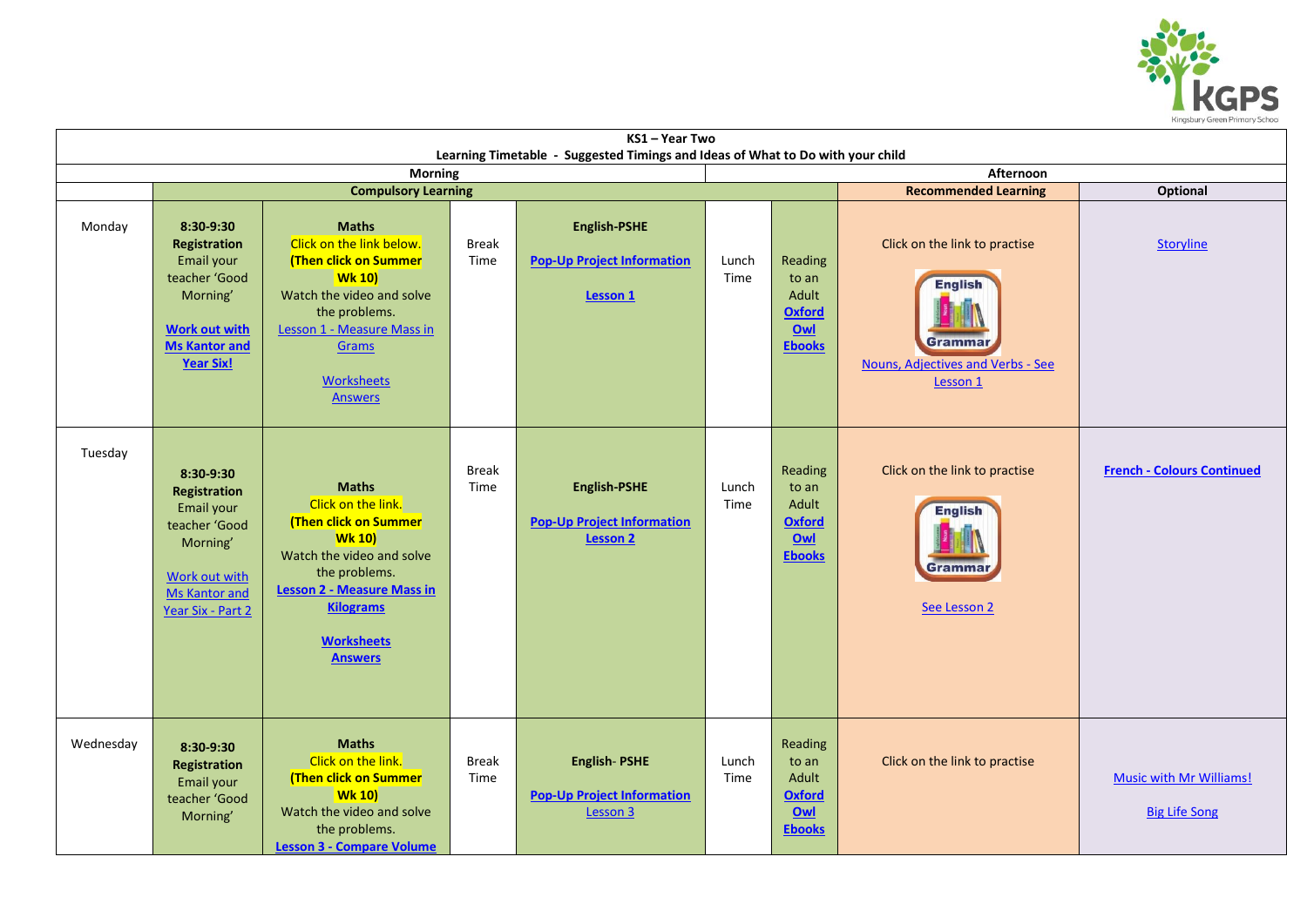

|          | <b>Football Skills</b><br>with Kevin                                                                                             | <b>Worksheets</b><br><b>Answers</b>                                                                                                                                                         |                      |                                                                                                                                                                                                     |               |                                                                    | <b>English</b><br>Gramma<br>See Lesson 3                                         |                  |
|----------|----------------------------------------------------------------------------------------------------------------------------------|---------------------------------------------------------------------------------------------------------------------------------------------------------------------------------------------|----------------------|-----------------------------------------------------------------------------------------------------------------------------------------------------------------------------------------------------|---------------|--------------------------------------------------------------------|----------------------------------------------------------------------------------|------------------|
| Thursday | 8:30-9:30<br>Registration<br>Email your<br>teacher 'Good<br>Morning'<br><b>Basket Ball Skills</b><br>with Ms Kantor<br>and Kevin | <b>Maths</b><br>Click on the link.<br>(Then click on Summer<br><b>Wk 10)</b><br>Watch the video and solve<br>the problems.<br>Lesson 4 - Millilitres<br><b>Worksheets</b><br><b>Answers</b> | <b>Break</b><br>Time | <b>English - PSHE</b><br><b>Pop-Up Project Information</b><br><b>Lesson 4</b>                                                                                                                       | Lunch<br>Time | Reading<br>to an<br>Adult<br><b>Oxford</b><br>0w1<br><b>Ebooks</b> | Click on the link to practise<br><b>English</b><br><b>Gramma</b><br>See Lesson 4 | <b>Storyline</b> |
| Friday   | 8:30-9:30<br>Registration<br>Email your<br>teacher 'Good<br>Morning'<br><b>Sports Fun</b><br>with Ms Kantor<br>and Kevin!        | <b>Maths</b><br>Click on the link.<br>(Then click on Summer<br><b>Wk 10)</b><br>Watch the video and solve<br>the problems.<br>Lesson 5 - Friday Challenge!                                  | <b>Break</b><br>Time | <b>English</b><br>Practise five/ten spellings<br>from your list in your school<br>planner and aim to include<br>them in your writing in<br><b>Pobble</b><br>Don't forget to use cursive<br>writing! | Lunch<br>Time | Reading<br>to an<br>Adult<br><b>Oxford</b><br>Owl<br><b>Ebooks</b> | Click on the link to practise<br><b>English</b><br><b>Gramma</b><br>See Lesson 5 | <b>Storyline</b> |

**Additional Learning Resources that families may want to engage with:**

**Oxford Owl for reading, spelling and maths:**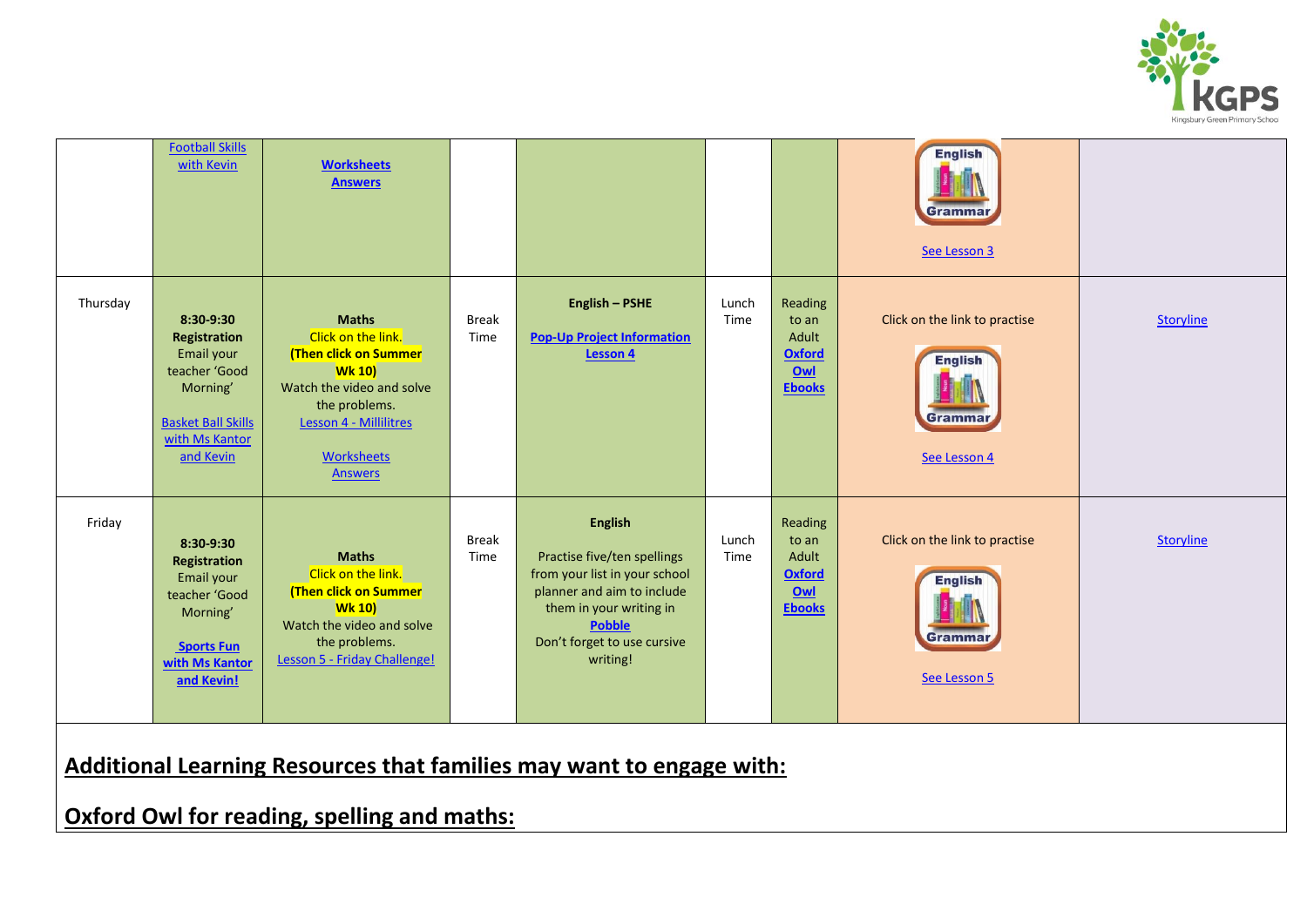

• Time to read! Why not read one of the e-books from the book library. Log in to choose a book. You can read a wider range of books and select one for your age band or challenge yourself with one above. **Use the log in and password details sent via parent mail**. There is also extra spelling and grammar practice too!

Click[: https://www.oxfordowl.co.uk/](https://www.oxfordowl.co.uk/)

- Select log in

- When the website opens, select "My class login"



Enter username and password and choose from options available to read an e-book

Practise spellings! To access the spellings please click the link below and then follow these steps.

#### Click[: https://www.oxfordowl.co.uk/](https://www.oxfordowl.co.uk/) and then click

- My Class Login.
- Read, Write Inc Spelling
- Extra Practice Zone
- Year Group
- Click on 'Activity' to open up a spelling rule. Practise one spelling rule each time.

## **Pobble 365 - for Creative writing:**

 Why not escape from your daily routine and immerse yourself into an imaginary world! Use the fantastic pictures in the Pobble 365 link below to write your own story! Bring it to school to share with your class.

<http://www.pobble365.com/>

## **Mathematics:**

- Click on the WRM link, go to the lesson for each day, watch the video with your child and then have a go at solving the problems.
- Continue to practise your number facts each day for 10-20 minutes [Daily Arithmetic](https://www.topmarks.co.uk/maths-games/daily10) [Maths Frame](https://mathsframe.co.uk/)